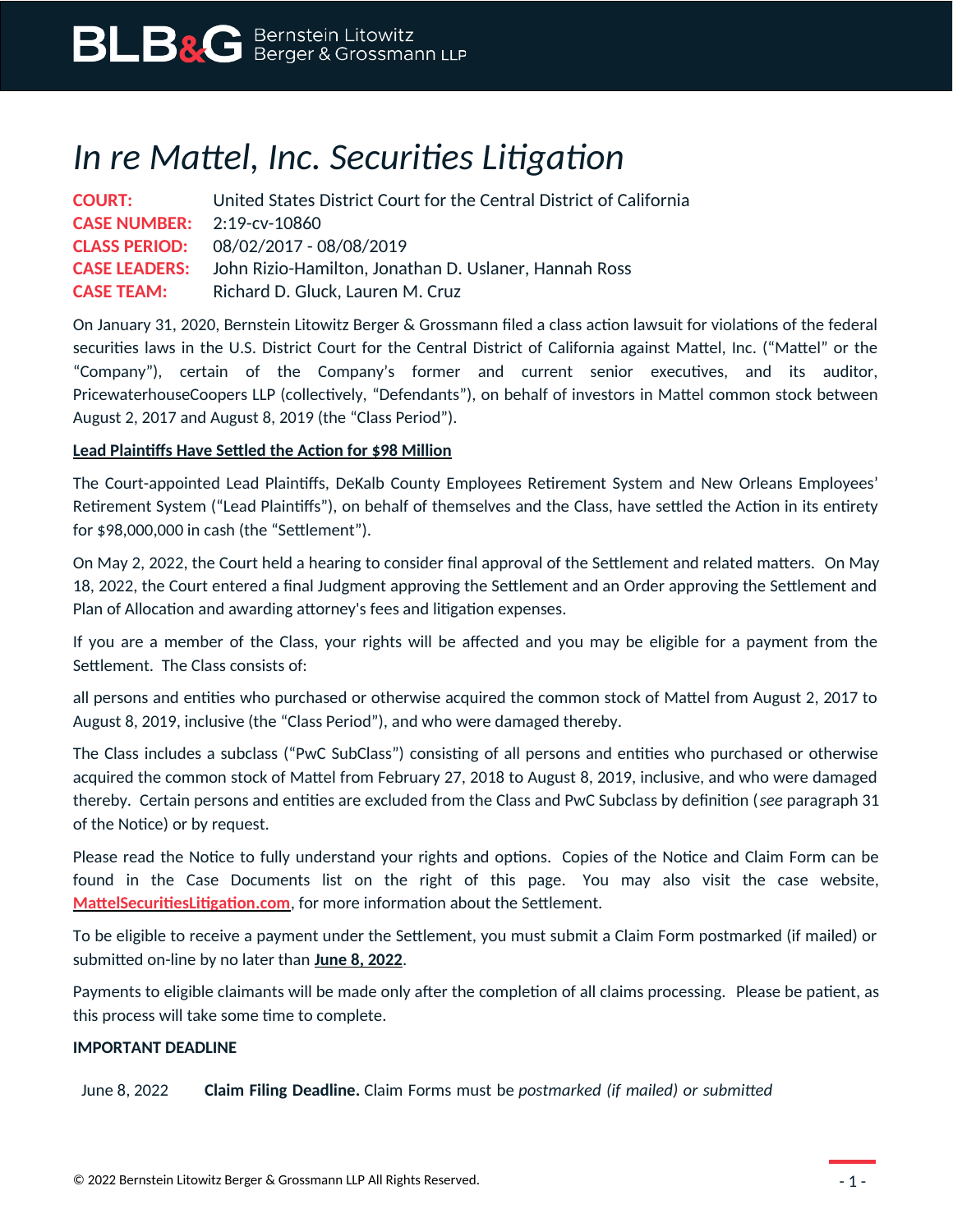

*on-line no later than June 8, 2022*.

#### **Background**

Mattel is one of the world's largest toy companies. The claims alleged in this case arise from recent disclosures revealing that the Company engaged in a deliberate accounting fraud by improperly valuing \$109 million in tax expenses and then working with the Company's auditor, PricewaterhouseCoopers LLP ("PwC"), to conceal this misstatement and avoid both restating the Company's previously reported financial results and admitting a weakness in internal controls. As described by a whistleblower cited in a recent report by *The Wall Street Journal*, the Company's senior accounting executives—including Mattel's former CFO—engaged in this "coverup" because disclosing the truth and revealing a material weakness in internal controls would have been a "kiss of death."

Ultimately, in response to a second whistleblower complaint disclosed on August 8, 2019, the Company was forced to admit to serious deficiencies in internal controls, restate its previously reported financial results, fire its CFO, and concede that "lapses in judgment by management contributed to these failures." As a result of the disclosures of the whistleblower allegations concerning this misconduct, Mattel shares plummeted in value, causing Mattel investors to suffer significant losses and damages.

On April 21, 2020, as the Court appointed New Orleans Employees' Retirement System and Dekalb County Employee Retirement System Lead Plaintiffs in the action, and BLB&G was appointed Lead Counsel. On May 29, 2020, Lead Plaintiffs filed their Amended Complaint. On July 28, 2020, Defendants moved to dismiss the Amended Complaint, and Lead Plaintiffs filed their opposition to Defendants' motion to dismiss on September 25, 2020. On January 26, 2021, the Court denied Defendants' motions to dismiss.

Following the Court's order denying the motions to dismiss, discovery in the Action commenced. Defendants and third parties produced a total of over 675,000 pages of documents to Lead Plaintiffs, and Lead Plaintiffs produced nearly 48,000 pages of documents to Defendants in response to their requests. The depositions of representatives for Lead Plaintiffs were taken, and over 15 more depositions were noticed.

On April 30, 2021, Lead Plaintiffs and additional named Plaintiff Houston Municipal Employees Pension System served and filed their motion for class certification and supporting papers. On October 6, 2021, the Court entered an Order Granting Plaintiffs' Motion for Class Certification. On October 20, 2021, the Mattel Defendants filed a petition, pursuant to Rule 23(f) of the Federal Rules of Civil Procedure, for leave to appeal the Court's class certification order to the United States Court of Appeals for the Ninth Circuit. The Rule 23(f) Petition was pending when the agreement to settle was reached and subsequently voluntarily dismissed.

On June 24, 2021, the Parties participated in a full-day mediation session via Zoom with the Honorable Layn R. Phillips. The mediation did not result in an agreement to settle the Action.

On October 28, 2021, following extensive settlement negotiations that were assisted by Judge Phillips, the Parties reached an agreement in principle to settle the Action in return for a cash payment that Defendants Mattel and PwC would cause to be paid of \$98,000,000 for the benefit of the Class. The agreement was based on a mediator's recommendation made by Judge Phillips.